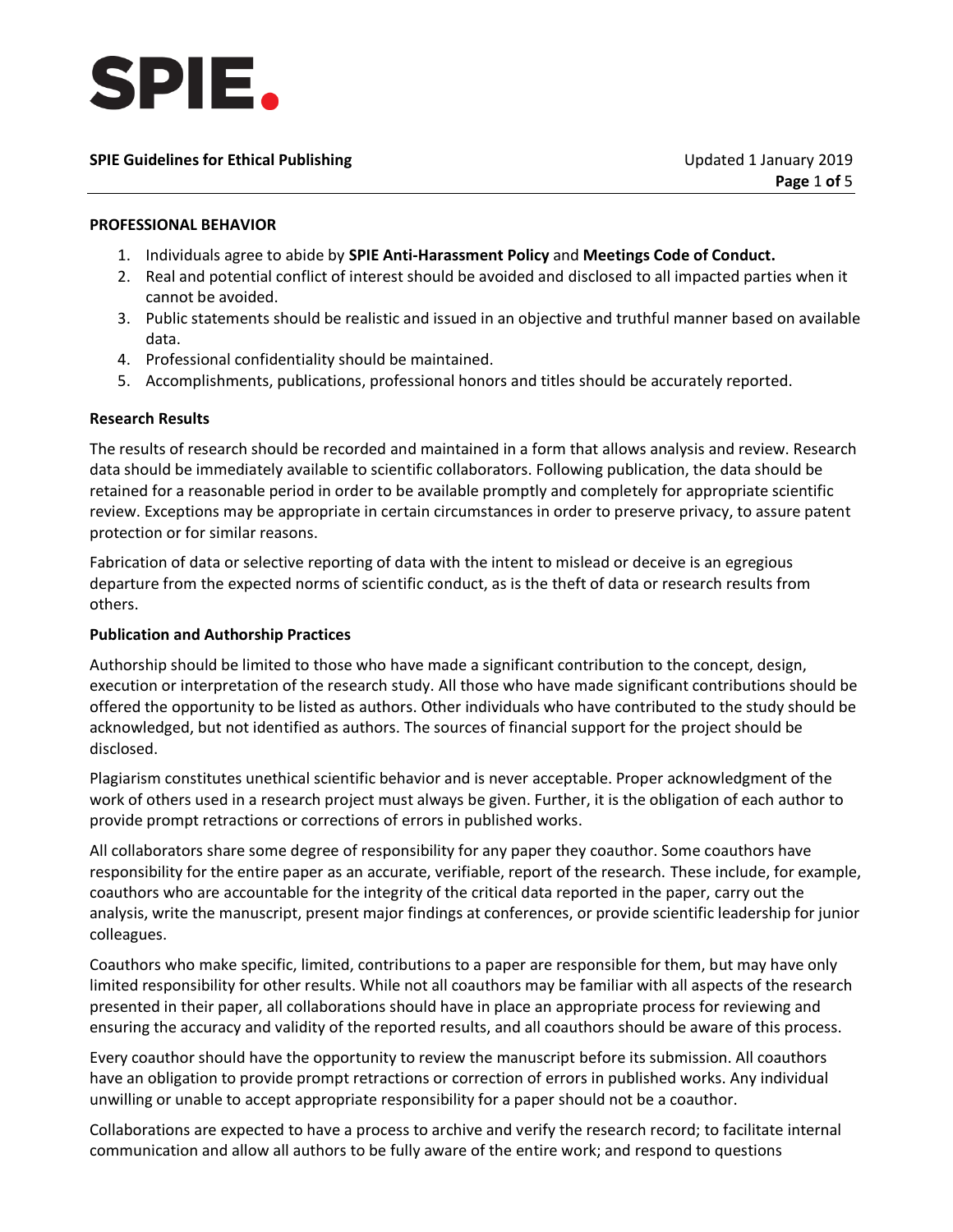

concerning the joint work and enable other responsible scientists to share the data. All members of a collaboration should be familiar with, and understand, the process.

It should be recognized that honest error is an integral part of the scientific enterprise. It is not unethical to be wrong, provided that errors are promptly acknowledged and corrected when they are detected.

#### **Peer Review**

Peer review provides advice concerning research proposals, the publication of research results and career advancement of colleagues. It is an essential component of the scientific process.

Peer review can serve its intended function only if the members of the scientific community are prepared to provide thorough, fair and objective evaluations based on requisite expertise. Although peer review can be difficult and time-consuming, scientists have an obligation to participate in the process.

Privileged information or ideas that are obtained through peer review must be kept confidential and not used for competitive gain.

Reviewers should disclose conflicts of interest resulting from direct competitive, collaborative, or other relationships with any of the authors, and avoid cases in which such conflicts preclude an objective evaluation.

# **Conflict of Interest**

There are many professional activities of scientists and engineers that have the potential for a conflict of interest. Any professional relationship or action that may result in a conflict of interest must be fully disclosed. When objectivity and effectiveness cannot be maintained, the activity should be avoided or discontinued.

# **DEFINITIONS**

#### *Plagiarism*

SPIE defines plagiarism as the reuse of someone else's prior ideas, processes, results, or words without explicit attribution of the original author and source. Unauthorized use of another researcher's unpublished data or findings without permission is considered to be a form of plagiarism even if the source is attributed. SPIE considers plagiarism in any form, at any level, to be unacceptable and a serious breach of professional conduct.

# *Disputes about authorship*

SPIE considers it the professional responsibility of all authors to ensure that the authorship of submitted papers properly reflects the contributions and consent of all authors. Proper authorship representation is generally a matter for the involved parties to resolve.

#### *Duplicate submission*

SPIE does not allow or sanction duplicate or concurrent submissions of a paper to more than one peerreviewed journal. SPIE's journal guidelines state explicitly that "papers should describe the original work of the authors that has not been previously published in a refereed journal and is not currently under consideration for publication elsewhere." Duplicate submission abuses the resources of all affected journals, including the valuable time of editors, reviewers, and staff, and is unprofessional and unacceptable.

# *Duplicate publication*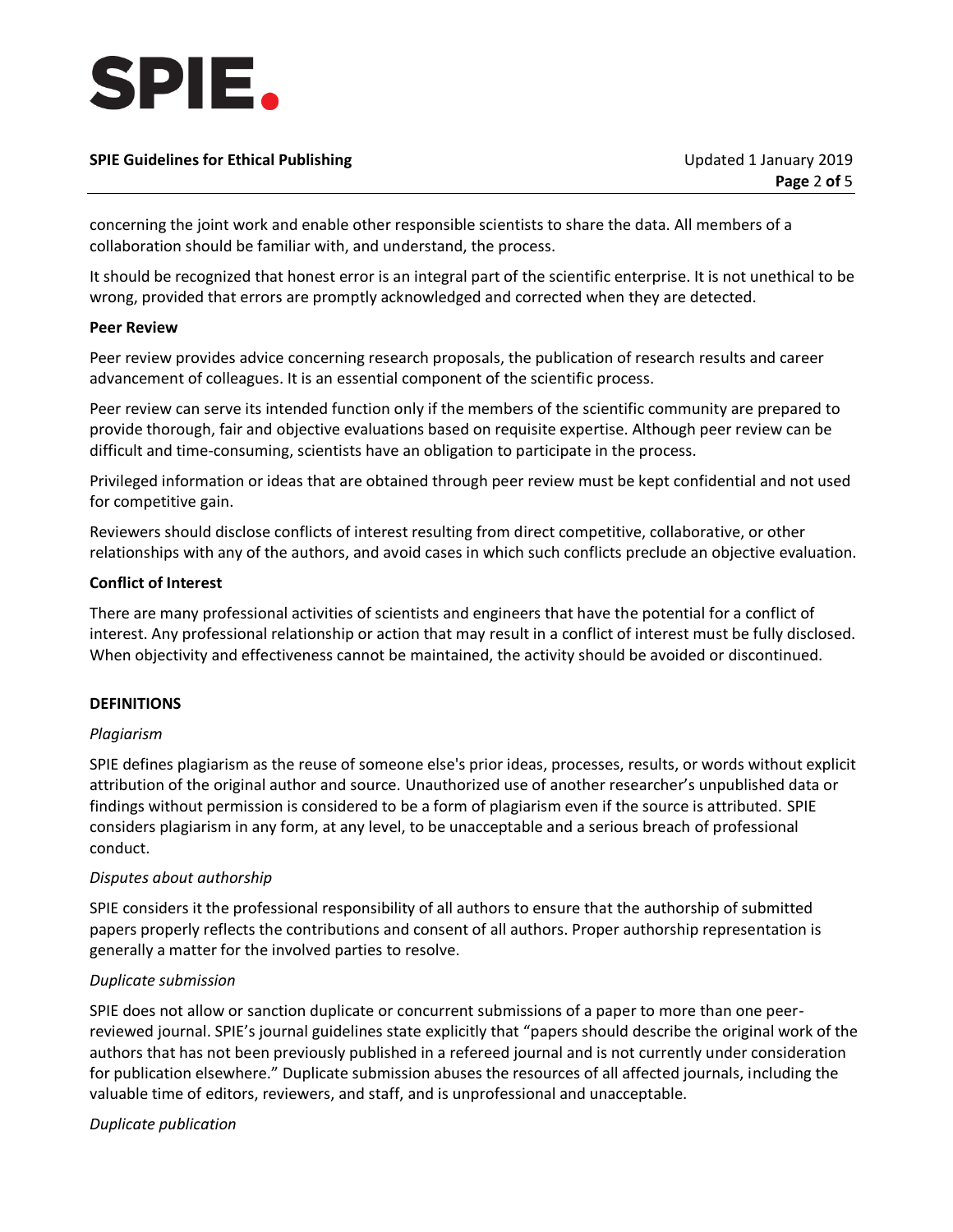

Duplicate publication in more than one peer-reviewed journal, which may be verbatim publication or publication of essentially the same paper, is a serious breach of professional conduct with potentially severe ethical and legal consequences. Prior publication or preliminary publication in a conference proceedings or similar publication or research report is allowed by SPIE provided that information is disclosed to the journal editor and the submission complies with SPIE copyright and journal submission policies.

### *Fabrication or misrepresentation of data or results*

Fabrication of data or selective reporting of data with the intent to mislead or deceive is an egregious departure from the expected norms of scientific conduct, as is the theft of data or research results from others. SPIE considers any incidence of fabrication or misrepresentation to be an extremely serious breach of professional conduct, with potentially severe ethical and legal consequences.

### **INQUIRY AND INVESTIGATION**

### **Discovering possible misconduct**

There are several ways that SPIE may learn about incidences of possible publishing misconduct, either before or after publication of a work, including discovery as part of the publication review process, receipt of a direct communication alleging publication misconduct, or discovery in the course of internal review and preparation. Readers or authors who report allegations of misconduct should provide as much detail as possible, including copies of papers or documentation, known background information, etc. Anonymous allegations may not be considered. Unsubstantiated or frivolous complaints will not be considered.

# **Basic principles**

If the editor and/or staff of an SPIE publication learns that an author may have acted improperly, which may include but is not limited to any of the circumstances defined above, then the editor and/or staff shall initiate an investigation of the alleged misconduct.

- All inquiries will be handled promptly and fairly.
- All parties connected to the allegation will be given the opportunity to respond.
- Appropriate confidentiality will be maintained.

# **SPIE Publication Ethics Committee**

The SPIE Publications Ethics Committee is responsible for developing and monitoring policies and guidelines related to publishing ethics, advising journal editors and staff in matters pertaining to possible violations, and assisting with investigations of alleged violations.

# **Investigating/Enforcing body**

The body responsible for investigating/enforcing publishing misconduct may be the Editor of the journal or conference proceedings, the SPIE Publication Ethics Committee, the Chair of the SPIE Publications Committee, the SPIE CEO, the SPIE Director of Publications, or any combination of the above, depending on the publication(s) involved and the nature of the allegation. SPIE will determine the appropriate investigating/enforcing body.

#### **Investigative process**

The investigative process depends on the type of allegation and how it is discovered.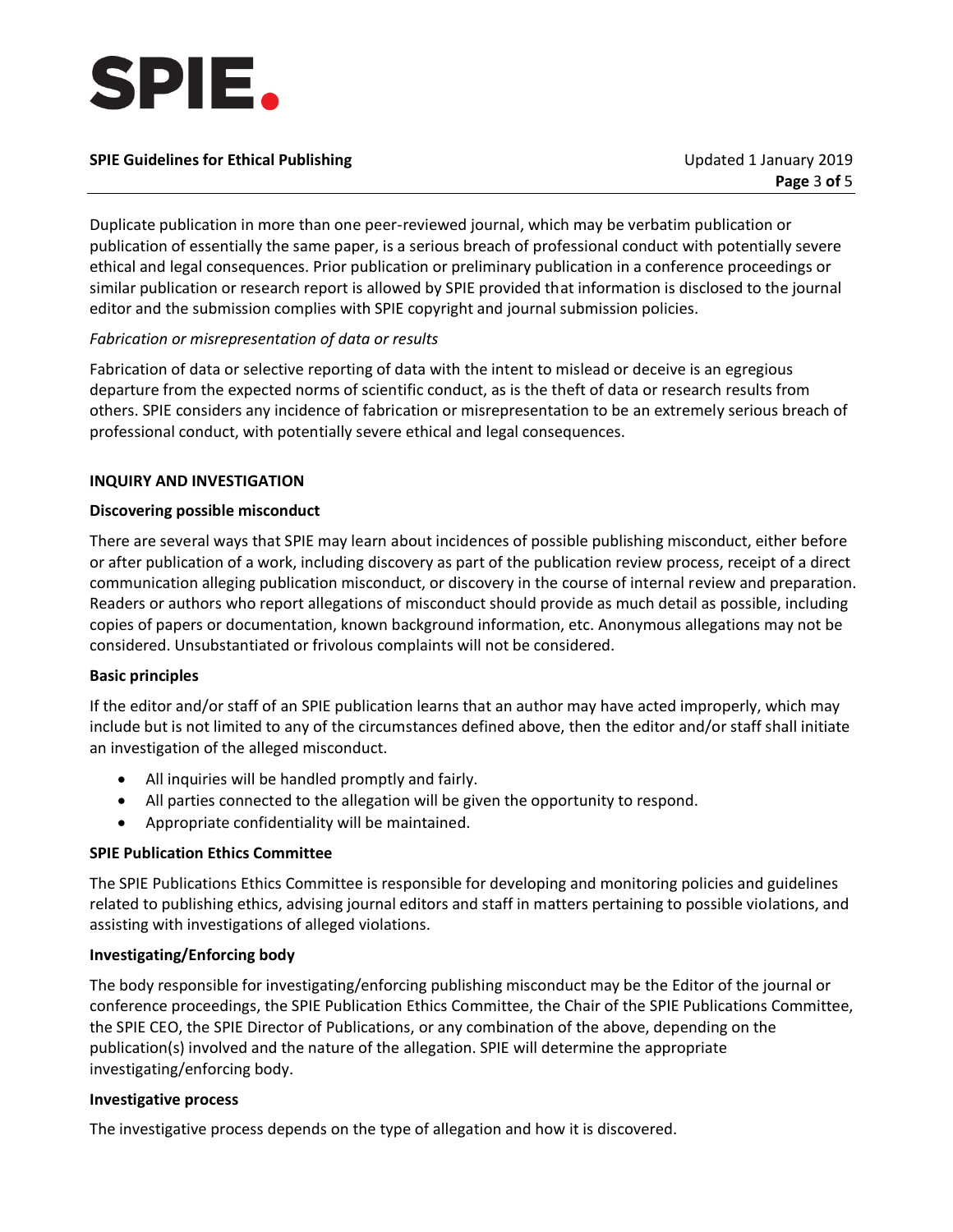

Various information gathering and review steps may be taken, such as appointment of an independent review committee. In such cases it may be necessary to disclose specific details of the matter to other parties. In all

cases every effort will be made to keep details of the investigation confidential to those involved and those with a need to know.

In all cases, the concerned parties will be informed of the allegation and given an opportunity to respond within 14 days. If no response is received within that time, a decision may be rendered based on known information. Additional steps may be taken at the discretion of the investigating/enforcing body.

The following sections give general guidelines related to an investigation of each type of misconduct defined above. Each case is unique and therefore may require a unique approach, as determined by the investigating/enforcing body.

*Plagiarism:* Plagiarism may be discovered by an author or researcher whose work has been plagiarized or published without consent, by a third party who is familiar with a prior work such as a reviewer or a reader, or by an editor. In cases alleging plagiarism, the investigating/enforcing body will obtain source documents and testimony and determine the validity of the allegation and extent of plagiarism. There are varying degrees of plagiarism warranting different consequences and corrective action, listed below from most to least serious:

- 1. Verbatim or nearly verbatim copying or translation of a full paper(s), or the verbatim or nearly verbatim copying or translation of a significant portion(s) of another paper(s).
- 2. Disclosing unpublished data or findings without permission, even if attributed.
- 3. Uncredited verbatim or nearly verbatim copying or translation of individual elements of another paper(s).
- 4. Uncredited paraphrasing of pages or paragraphs from another paper(s).
- 5. Credited verbatim copying or translation of a major portion of a paper without clear delineation (e.g., quotes or indents)

The degree of corrective action will be commensurate with the degree of plagiarism.

*Disputes about authorship:* The investigating/enforcing body will encourage the concerned parties to resolve the dispute themselves. If the matter is not resolved in this way, the investigating/enforcing body will evaluate the claim to determine whether the matter is within or outside SPIE's purview and an appropriate course of inquiry and investigative action.

*Duplicate submission:* If duplicate submission to a peer-reviewed journal is suspected or discovered at any time between submission and publication of a paper, the investigating/enforcing body will attempt to contact the other publication(s) to which the paper has been submitted or published to verify the occurrence of duplicate submission and to inform the editor of the other journal(s). If duplicate submission is confirmed, the paper will be immediately rejected. Additional sanctions may be warranted. An attempt will be made to coordinate corrective actions with the editor(s) of the other publication(s).

*Duplicate publication:* If duplicate publication in peer-reviewed journals is suspected, the investigating/enforcing body will confirm this by assessing the similarity and determining the paper's publication history. An attempt will be made to coordinate corrective actions with the editor(s) of the other publication(s).

*Fabrication or misrepresentation of data or results:* Investigations of this type of alleged or suspected misconduct require significant expertise and due diligence and also may have serious legal implications in addition to scientific implications. The investigation may involve the SPIE President and Executive Committee and may result in legal action.